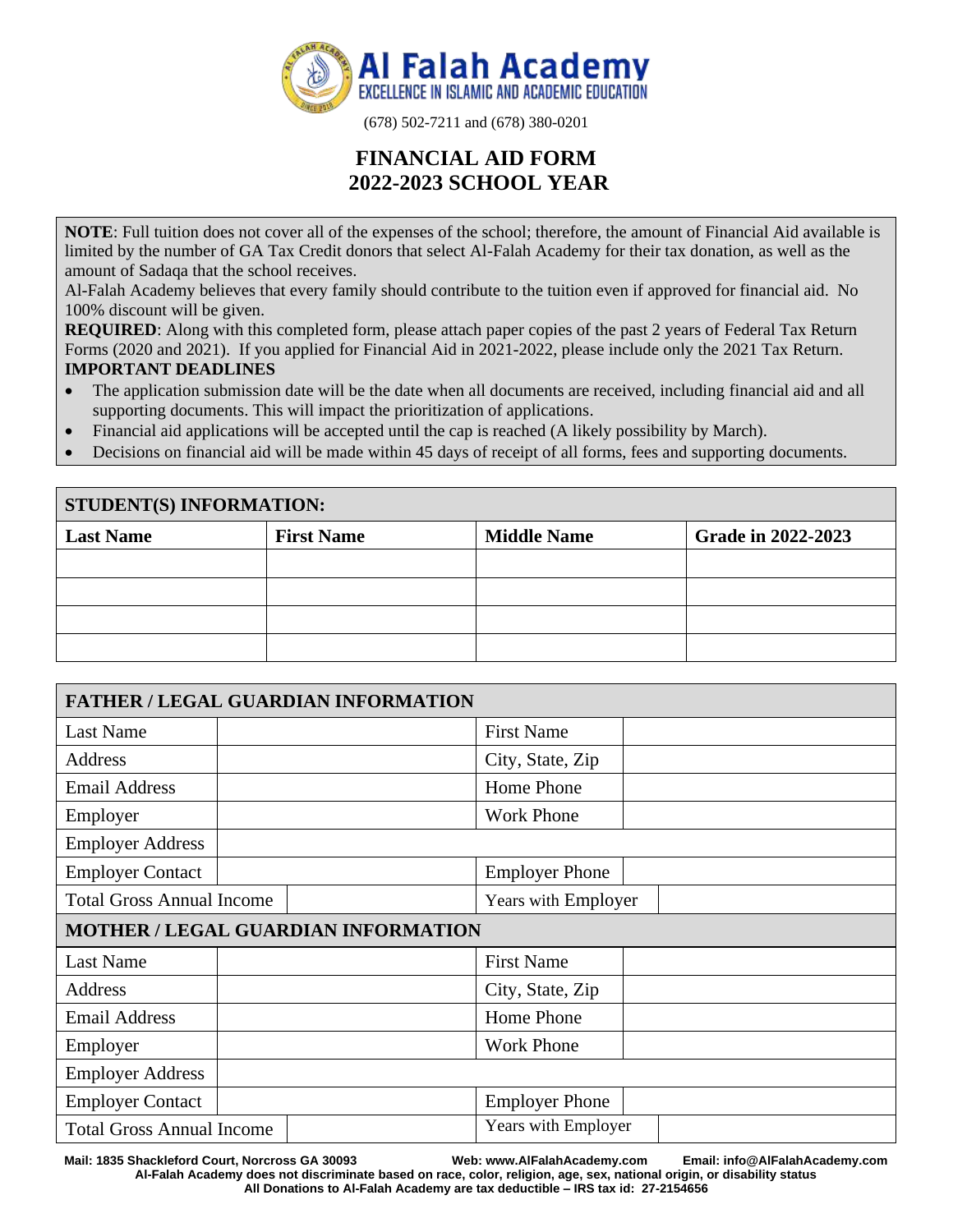### **ADDITIONAL HOUSEHOLD INFORMATION**

| Names $\&$ ages of minor dependents who                                        | <b>NAME OF DEPENDENT</b> | AGE |
|--------------------------------------------------------------------------------|--------------------------|-----|
| are not applying to be Al-Falah Academy<br>students in 2022-2023 (for example, |                          |     |
| infants or toddlers)                                                           |                          |     |
| Names & ages of adult dependents (for                                          |                          |     |
| example, college students or elderly<br>parents who depend on your income for  |                          |     |
| over 50% of their living expenses)                                             |                          |     |

#### **EXPENSES**

#### **TRAVEL**

Have you and your family travelled at your expense during the past 12 months?  $\Box$  Yes  $\Box$  No If yes, complete this information below.

| <b>Location (City, Country)</b> | <b>Main Reason</b> | Total Cost (w/ transportation, hotel, food, etc.) |
|---------------------------------|--------------------|---------------------------------------------------|
|                                 |                    |                                                   |
|                                 |                    |                                                   |
|                                 |                    |                                                   |

## **VEHICLES**

| Do you have car(s) in your household? $\Box$ Yes $\Box$ No If yes, complete this information below. |  |  |  |
|-----------------------------------------------------------------------------------------------------|--|--|--|
|                                                                                                     |  |  |  |

| <b>Make/Model/Year</b> | <b>Terms</b>                                | <b>Monthly</b><br><b>Payments</b> | <b>Balance Due</b> |
|------------------------|---------------------------------------------|-----------------------------------|--------------------|
|                        | $\Box$ Own $\Box$ Leased $\Box$ Company car |                                   |                    |
|                        | $\Box$ Own $\Box$ Leased $\Box$ Company car |                                   |                    |
|                        | $\Box$ Own $\Box$ Leased $\Box$ Company car |                                   |                    |

### **HOME & PROPERTY**

Do you own or lease your home?  $\Box$  Own  $\Box$  Lease Your monthly payment:  $\$\underline{\hspace{1cm}}$ 

If you own, how much is left on the loan?  $\frac{1}{2}$ 

| Do you own any income-generating property (apartment, house, land, commercial property)? $\Box$ Yes $\Box$ No |  |
|---------------------------------------------------------------------------------------------------------------|--|
| If yes, how much do you gain in monthly rent from your income-generating property? \$                         |  |

### **RELEVANT INFORMATION ON FINANCES**

Please use the space below to explain any other information or special circumstances requiring the consideration of the Al-Falah Academy Financial Aid Committee regarding your family's eligibility for Financial Aid for the 2022-2023 school year. Please add another sheet if you need more space.